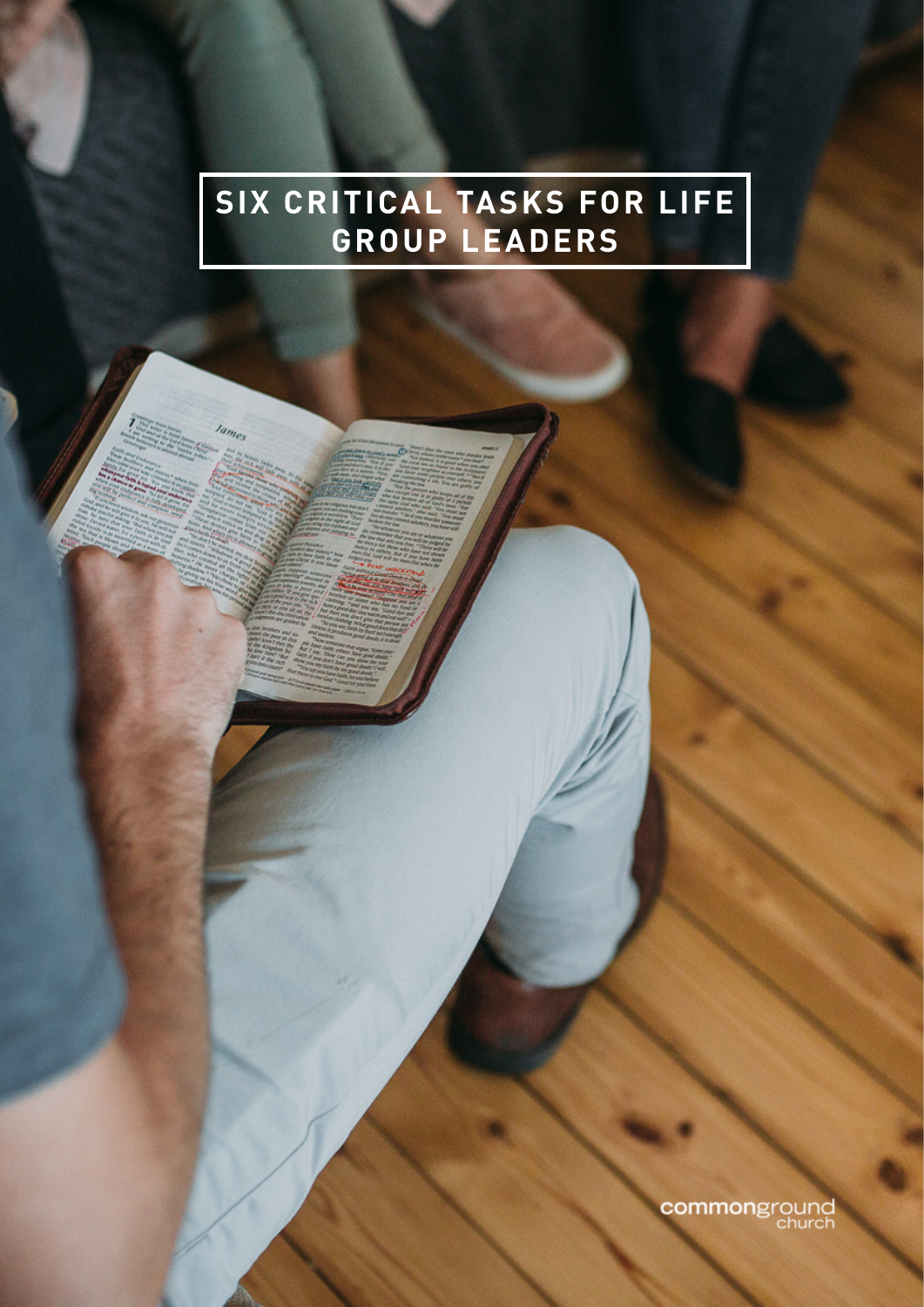# **THE SIX BASIC TASKS FOR A LIFE GROUP LEADER**

*This is a written form of a refresher training Terran Williams did with the Constantiaberg life group leaders – it is inspired by the Life Group Training Manual created by Roger Haynes. Feel free to use it.*

## **THE SIX BASIC TASKS OF A LIFE GROUP LEADER ARE:**

- 1. MAKE DISCIPLES OF JESUS: The why of small groups
- 2. BUILD COMMUNITY: The what of small groups
- 3. CARE FOR PEOPLE: The who of small groups
- 4. FACILITATE CONTRIBUTION: The how of small groups
- 5. RAISE LEADERS: The how many of small groups
- 6. LEAD YOURSELF WELL: The how long of the small groups

#### **1. MAKE DISCIPLES OF JESUS: The why of small groups**

*Matt 4:19 - Come, follow me and I will make you fishers of people.* 

#### A disciple of Jesus is someone who is…

Called by Jesus – 'Come' Closer to Jesus – 'Follow me' More like Jesus – 'I will make you' On mission with Jesus – 'fishers of people'

*James 1:22 - Do not only be hearers of my Word, but doers also.*

At the heart of discipleship is equipping people with God's Word. Small groups that don't keep God's Word central cannot disciple people. Jesus defined disciple-making as 'teaching people to do everything he commanded' (Matt 28:19).

As a city-wide preaching team we work hard to give people a balanced diet every year, a great overview of Christian truths every year – so it is strategic of the small group leader to usually, not always, use the sermon-based group guide. The challenge as small group leaders is to close the gap between what people hear on Sunday and the lives we live on Monday.

Sundays help you be a hearer of the Word, small groups help you to be a do-er of God's Word. We need both!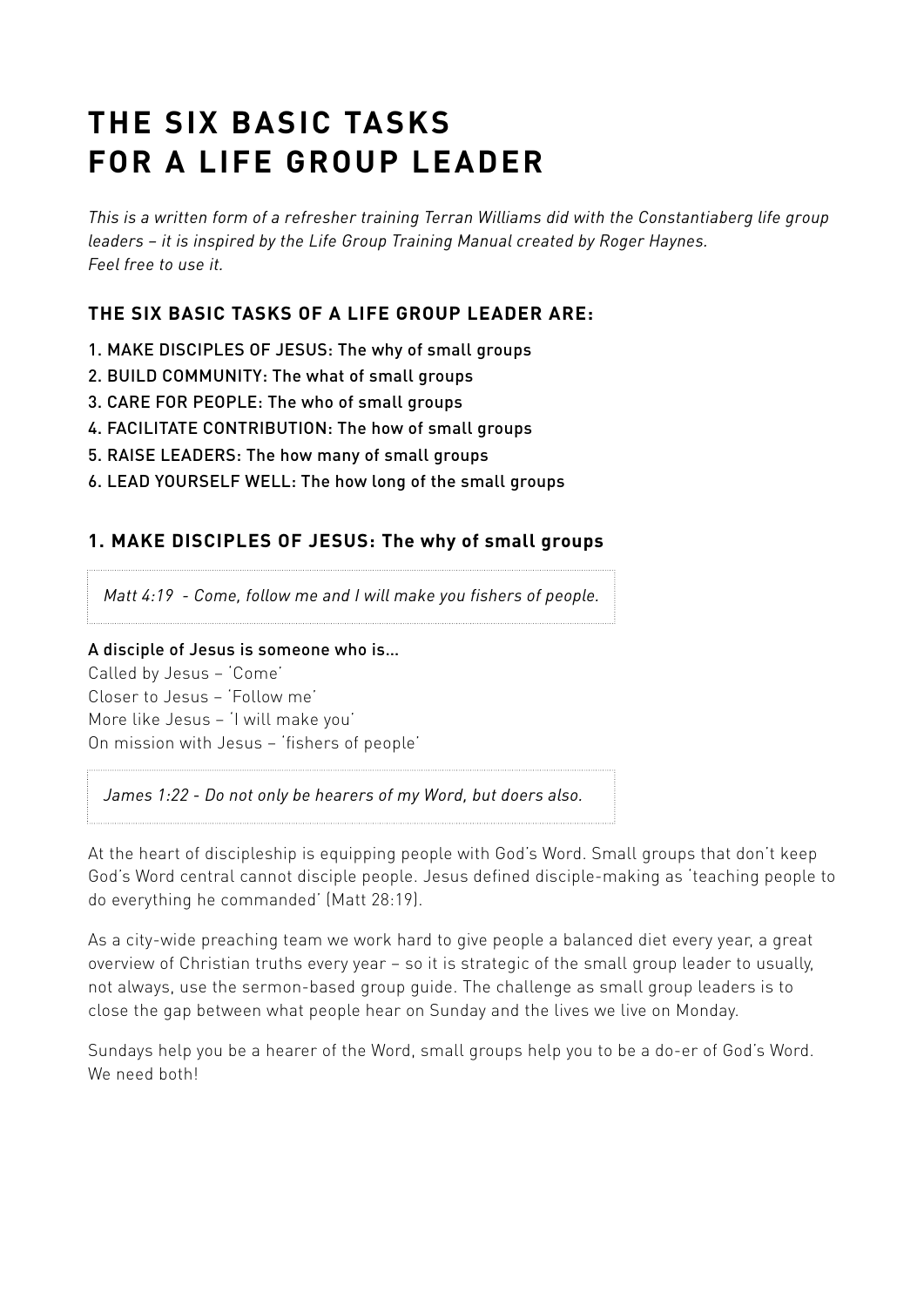#### **2. BUILD COMMUNITY: The what of small groups**

*John 17:22 – First reason for community: The Trinity "I have given them the glory you gave me, so they may be one as we are one."*

*Eph 2:14 – Second reason for community: The Cross "For he himself is our peace, who has made the two groups one and has destroyed the barrier, the dividing wall of hostility."*

*John 13:34 – Third reason for community: The Command "Love one another as I have loved you."* 

There are 57 'one anothers' in the New Testament. The is just one of the those commands. Individualism is wrong. Listening to sermons and reading books is good, but incomplete. Discipleship only comes as you apply those Christian truths in the context of community, real relationships. Small groups are the place where we practice the one anothers.

The height of much of Eastern spirituality is isolation from people. The height of Christian spirituality is immersion in people.

An observation: small groups tend to thrive when there is some natural chemistry – some people who feel some affinity to other people. That's why assigning people on a list to a small group leader on a list is so hit and miss. It's better to get a small group leader to stand up on a Sunday and invite people to their group – those who feel they can relate to that leader will go to that group.

However, no matter how much you wish that everyone naturally 'gets' each other, there will always be an EGR person (an Extra-Grace-Required person). God will ensure this! These are people who are harder to love and get along with. They are heavenly sandpaper – you need them to become more loving and more like Jesus.

Small group leaders should introduce some practical things that facilitate the building of relationships – celebrating special moments in each other's lives, hearing each other's stories, having meal times, getting together outside the usual night (maybe a weekend away), and having an active Whatsapp group for example.

#### **3. CARE FOR PEOPLE: The who of small groups**

Community is one thing, but caring for people going through a tough time takes it to another level.

*Heb 13:17 - Have confidence in your leaders and submit to their authority, because they keep watch over you as those who must give an account. Do this so that their work will be a joy, not a burden, for that would be of no benefit to you.* 

This verse speaks of the joy and responsibility of elders, deacons and small group leaders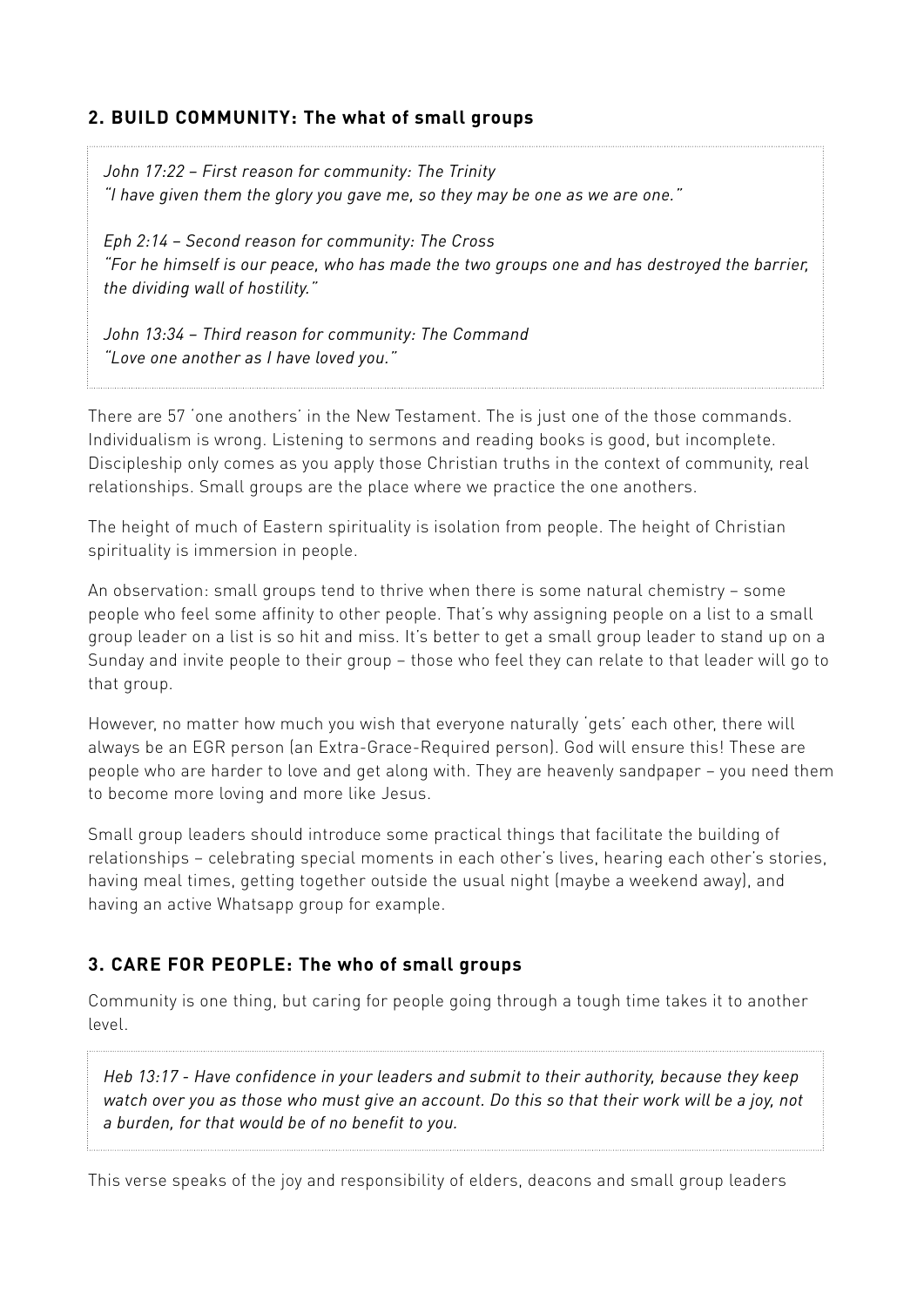having a shepherding concern for people. Small group leaders are to carry their people in prayer, and in love. Of all the people in the group you should do your best to know when people are going through a hard time, and do what you can to pray for them, listen to them, guide them and encourage them – and sometimes even challenge them.

Notice the plurality of 'leaders'. A good small group leader knows when to pick of the phone. When you need extra advice in shepherding someone n your group, call your community leader for wisdom and support. When a member of your group is making a big decision or is perhaps making a big mistake call your small group leader – let them know too. In some cases, they can help.

However, let's not overplay this shepherding role of small group leaders. In the New Testament there are about 4 or 5 places where shepherding is spoken of, but there are 57 places where it speaks of one anothering. Consider this one…

*Rom 12:15 - Rejoice with those who rejoice; mourn with those who mourn.* 

*The bulk of care that Christians should receive should be from fellow believers, and this is supplemented by the care of shepherds.* Shepherds supplement the care of the community. We need to tell our small group leaders to care for each other – celebrating with each other, and grieving with each other when appropriate.

## **4. FACILITATE CONTRIBUTION: The how of small groups**

*Rom 12:6-8 - We have different gifts: prophesying, serving, teaching, encouragement; giving, leading, showing mercy.*

The job of the small group leader is like a orchestra leader. Your work is to facilitate the contribution of everyone else.

We should encourage people to be active in the church in their areas of gifting and passion. It's wonderful that they come to your small group, but if they are only receiving on Sundays, and receiving in small groups but never giving, they will be flabby spiritually – fed but underexercised.

Within the group, always find ways to get people doing stuff. Allow others to facilitate the conversation (send them the Group Guide), or to host, or to organize a social, or to be the administrator, or the Social Justice champ. Give people a job. Get everyone involved.

And don't miss the opportunity to mobilize your group when your group is scheduled to serve on a Sunday meeting service. Here, the attitude of the leader determines the altitude of the group. You might want to be the captain of this time, or this is a chance to delegate to another to lead the charge in getting the group there, and doing the work with joy and a heart to serve.

*James 1:19 - Everyone should be quick to listen, slow to speak.*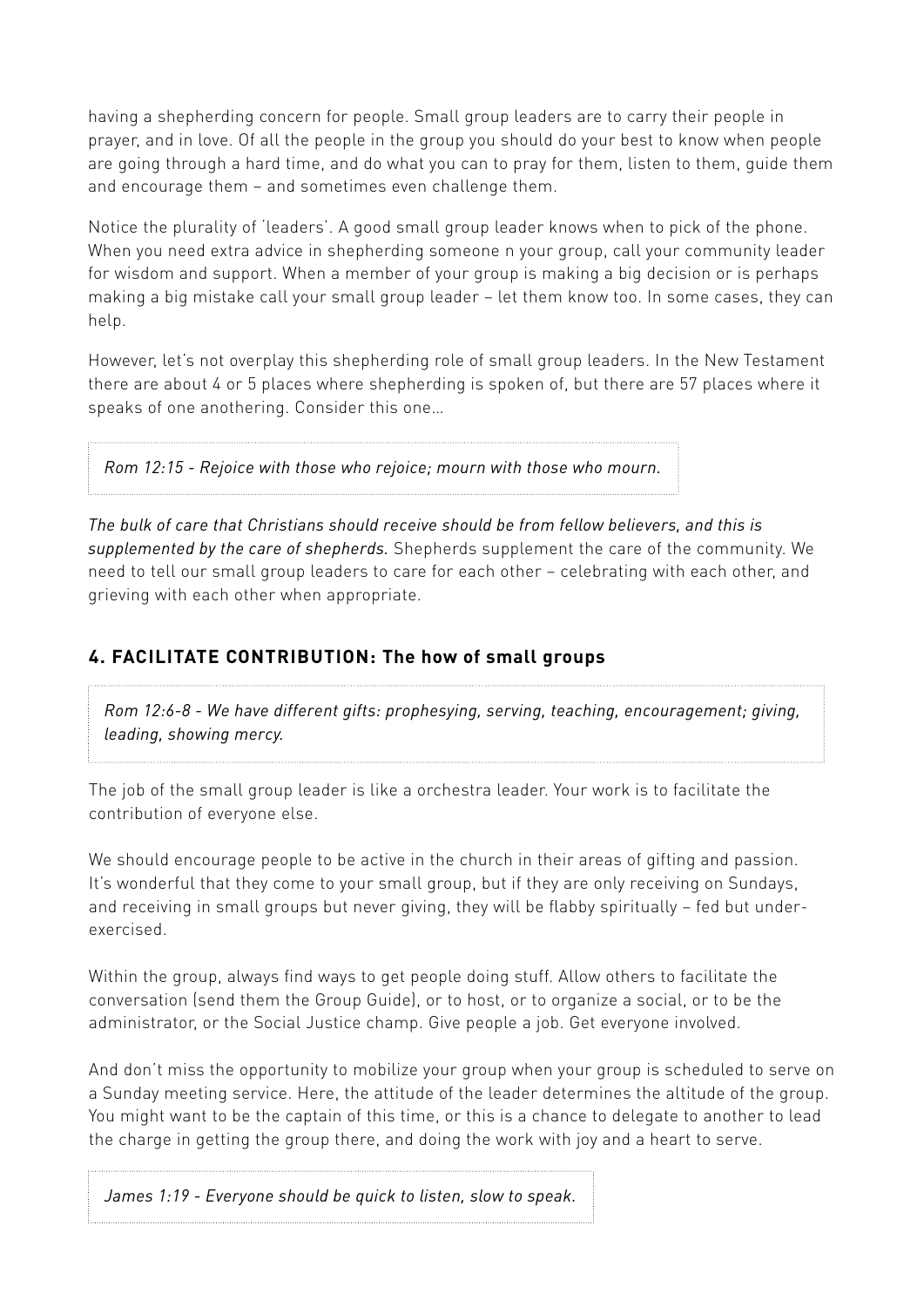When it comes to small group conversations, abide by this verse. This is not a chance for the frustrated wanna-be-preacher to preach. No, this is a chance for the group to ask the kind of questions that will enable people to 1) talk over God's Word and 2) the insights of the Sunday message, and 3) to open up our lives to each other and to God so that they can be healed and changed.

#### Some things to keep in mind for this conversation:

- Set the tone of openness and vulnerability. People will seldom be more so than you.
- Find gentle ways to draw quitter people out.
- Find gentle ways to quieten or refocus over-dominant people.
- Use sub-groups.
- Specialize in open-ended question that get conversation going.

#### *Matt 18:20 - Where 2 or 3 gather in my name, there I am among them.*

Small groups have 3 main components: a social time (with good atmospherics like lighting, music, snacks etc), a conversation, and finally – a prayer time.

The prayer time is a chance to create 'God-moments'. Create space to respond to the biblical insights in the conversation, and the sharing of where people are at, in prayer. Suggest 2 or 3 themes of prayer – for example, thanking God for what we have learnt, asking God for stuff and praying for each other. Sometimes pray as a whole group, sometimes in subgroups. Praying for people's needs is powerful. Also be open to the gift of prophecy, which is the x-factor in a prayer meeting.

#### **5. RAISE LEADERS: The how many of small groups**

*2 Tim 2:2 - The things you have heard me say in the presence of many witnesses entrust to reliable people who will also be qualified to teach others.*

Those who serve God in one way should make help others to do the same, who in turn help yet others to do the same. It takes leaders to make new leaders.

As such, one of the most important things you can ever do is look for people in your group who are 1) growing in God 2) are warm and 3) seem to be buying into the vision and values of the church – and then 1) give them chances to facilitate the conversation (send that week's Group Guide to them), 2) suggest that they lead one day because of what you see in them, 3) spend a little more time with them, 4) chat to the community leader about them and 5) invite them to Life Group Leaders training.

There are three ways to start new small groups:

1) You can multiply your group. One half go with you, and the other half with the other leader. Never call this 'splitting' – it's multiplying.

2) You can plant the new leader (or couple) and perhaps one or two other people out to start a life group from scratch. The strength of this is that new people are more likely to join a group that is just starting than join a freshly multiplied group where, though there is some space, new people already feel outnumbered and possibly a little on the outside (relationally).